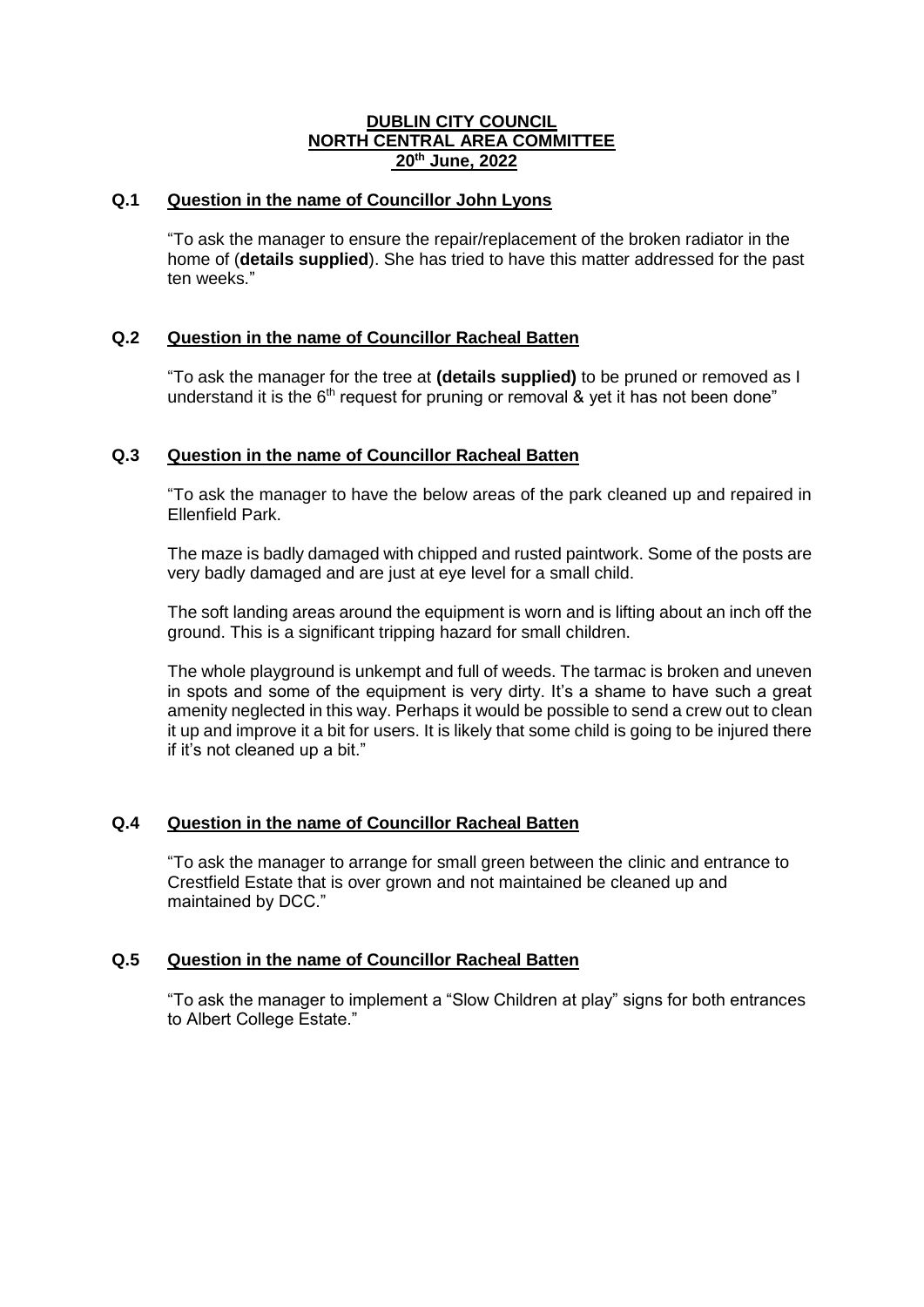# **Q.6 Question in the name of Councillor Jane Horgan Jones**

"To ask the manager to review the ramps on St Assam's Road, Raheny in view of reports of speeding and to investigate provision of extra signs?"

#### **Q.7 Question in the name of Councillor Jane Horgan Jones**

"To ask the manager for a list of litter bins removed in the North Central Area and if possible highlight where bins have been replaced and if they are due to be replaced."

#### **Q.8 Question in the name of Councillor Jane Horgan Jones**

"To ask the manager to arrange for painting of lampposts in Bettyglen in Raheny Dublin 5."

### **Q.9 Question in the name of Councillor Jane Horgan Jones**

"To ask the manager for an update on the negotiations between Dublin City Council and Shelbourne FC regarding the future of Tolka Park, Dublin 3."

#### **Q.10 Question in the name of Councillor Racheal Batten**

"To ask the Area Manager if a tree at **(details supplied)** can be investigated by the Parks Department and the Road Maintenance Section. The roots of the tree have lifted the path and created a trip hazard. They have also cracked the cobblelock and moved the gate pillar of the adjacent house. Can this path be repaired?"

### **Q.11 Question in the name of Councillor John Lyons**

"To ask the manager for an update on the transfer request of (**details supplied)** who due to medical reasons, requires a ground-floor home.

### **Q.12 Question in the name of Councillor John Lyons**

"To ask the manager for a report on the housing file of (**details supplied)**"?

### **Q.13 Question in the name of Councillor John Lyons**

"To ask the manager to ensure that a comprehensive road repair and resurfacing job is carried out on the Swords Road in Santry, with particular attention to be paid to the stretch of road between Santry Hall Industrial Estate/Magenta Crescent up to and down from Santry Avenue?"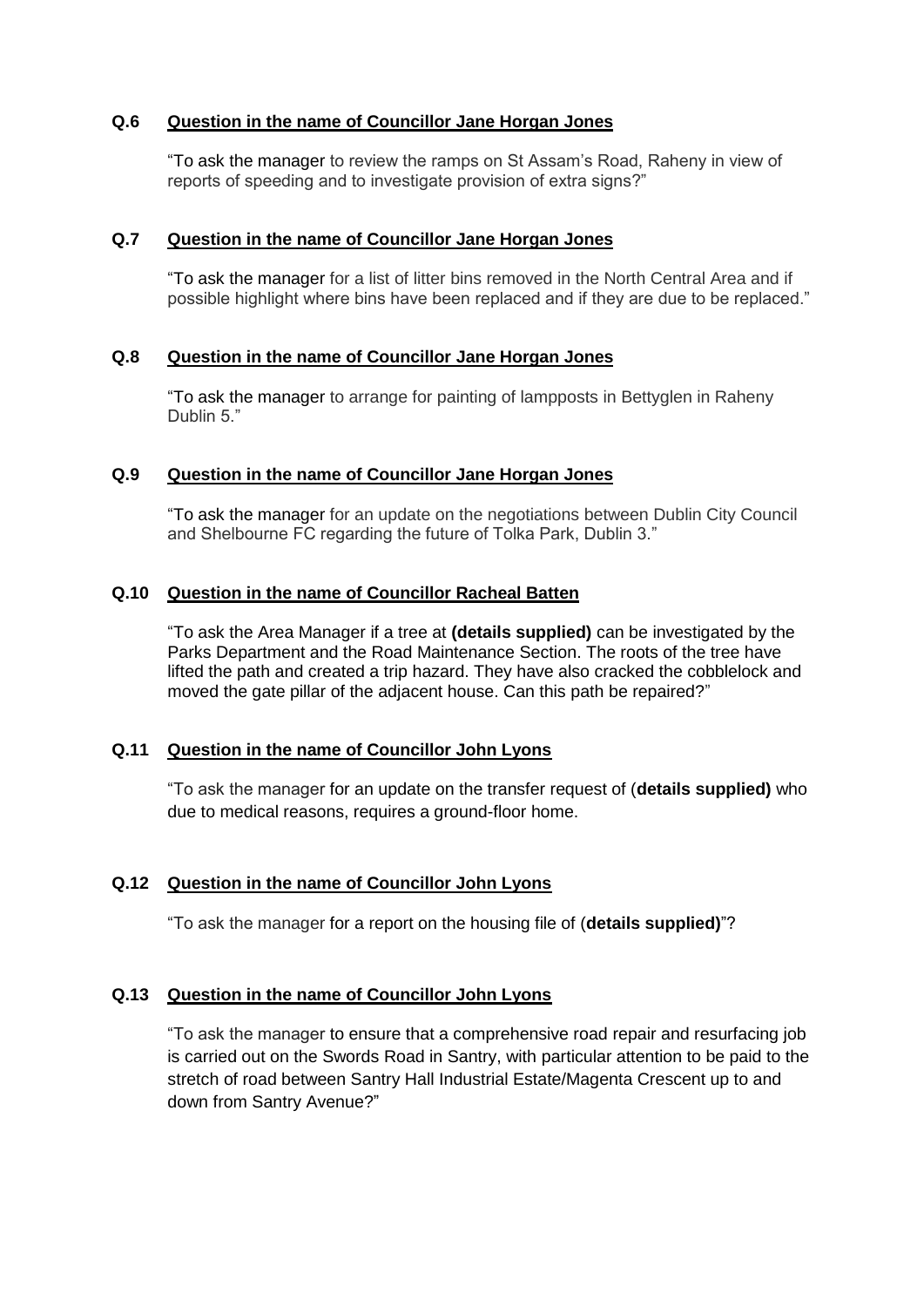# **Q.14 Question in the name of Councillor Dearbhail Butler**

"To ask the manager to cut the branches sprouting from the bottom of the trees in Rockfield Park (all along Whitethorn Avenue side)."

### **Q.15 Question in the name of Councillor Dearbhail Butler**

"To ask the manager to remove the weeds on the outer walls and kerbs of Rockfield Park (on the Elm Mount Road end)."

### **Q.16 Question in the name of Councillor Dearbhail Butler**

"To ask the manager to schedule footpath repairs on Skelly's Lane?"

#### **Q.17 Question in the name of Councillor Dearbhail Butler**

"To ask the manager to paint the two road signs on Kilmore Avenue as per **(details supplied)**."

#### **Q.18 Question in the name of Councillor Dearbhail Butler**

"To ask the manager to complete an investigation on the issue with rats in the Whitethorn Estate, Artane. Many residents have had to have professional work carried out on their private manholes and drains to install rat flaps. However, there is still activity and leaving poison is not resolving the issue. Can you please investigate and help residents in this estate, as they are understandably tormented."

# **Q.19 Question in the name of Councillor Dearbhail Butler**

"To ask the manager to review the pricing structure in the bring centres to include bikes. Naturally the volume of waste that can be transported in a car is much more than what could be transported on a bike. The cost of a car is €15, can DCC consider adding a lower cost for waste disposal brought to bring centres by bike?"

### **Q.20 Question in the name of Councillor Racheal Batten**

"Question withdrawn by Councillor Batten"

### **Q.21 Question in the name of Councillor Racheal Batten**

"To ask the manager would he be able to give an update on the road work repairs that are due to take place on the Swords Roads outside the Omni Shopping Centre, the road is in a very poor state of repair."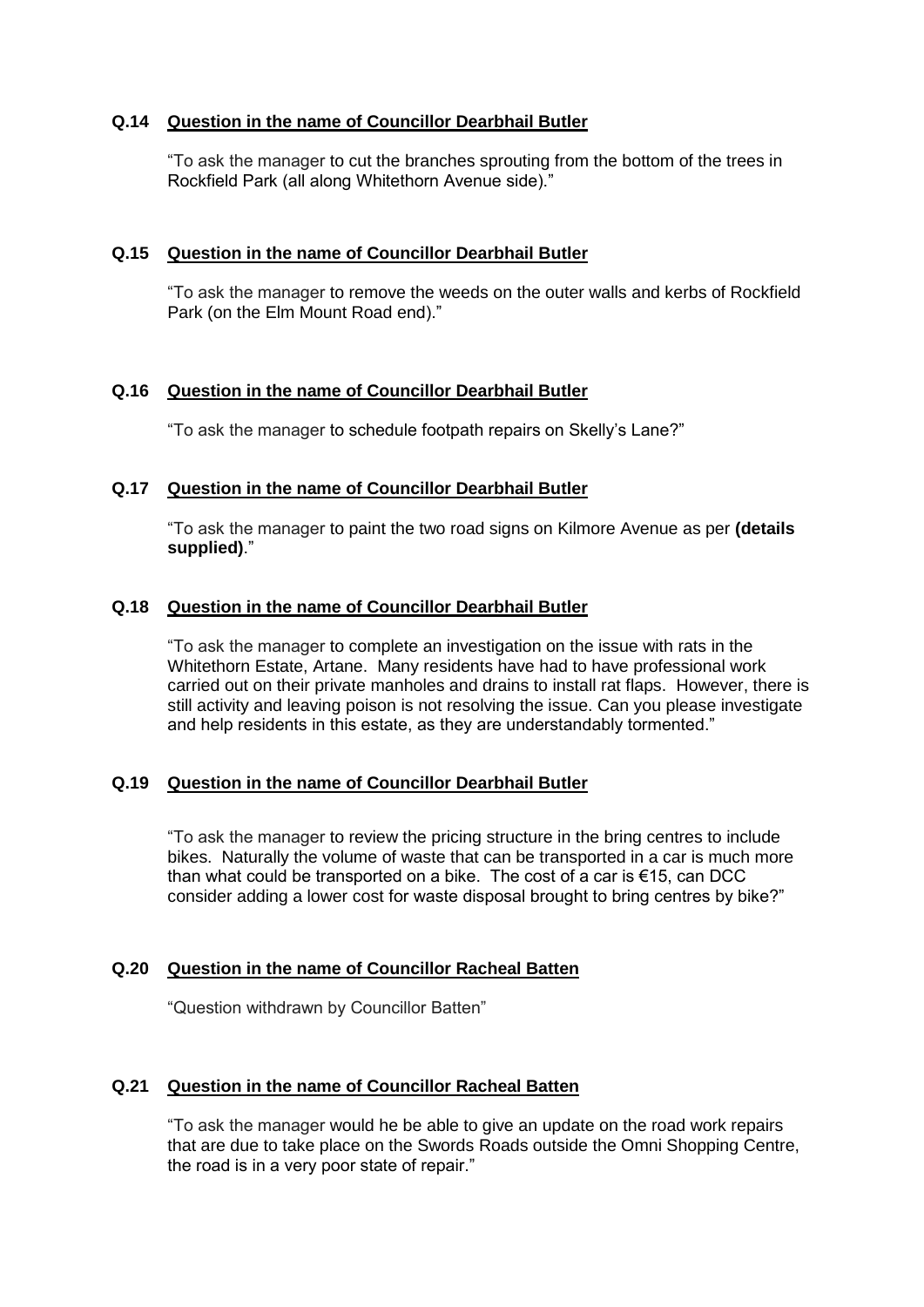# **Q.22 Question in the name of Lord Mayor Councillor Alison Gilliland**

"To ask the manager to arrange for the following road works to be carried out at **(details supplied)**"

### **Q.23 Question in the name of Lord Mayor Councillor Alison Gilliland**

"To ask the manager to arrange for the following tree works to be carried out at (**details supplied)**"

### **Q.24 Question in the name of Lord Mayor Councillor Alison Gilliland**

"To ask the manager to provide a timeline for the resurfacing of the remaining carriageway along the northern end of the main Santry Road and to indicate all communications to utility companies to ensure the future new carriageway will not be dug up unnecessarily following being lain."

### **Q.25 Question in the name of Lord Mayor Councillor Alison Gilliland**

"To ask the manager to provide an update on the Santry Greenway"

#### **Q.26 Question in the name of Councillor Damian O'Farrell**

"To ask the manager to prioritise the next meeting of the Clontarf Flood Defence and promenade joint working group (JWG) as a matter of urgency please? I have requested a meeting a couple of times already this year and while I received responses work is taking place in the background I feel it's vital that the JWG is reconvened and that an in person meeting is held without further delay please."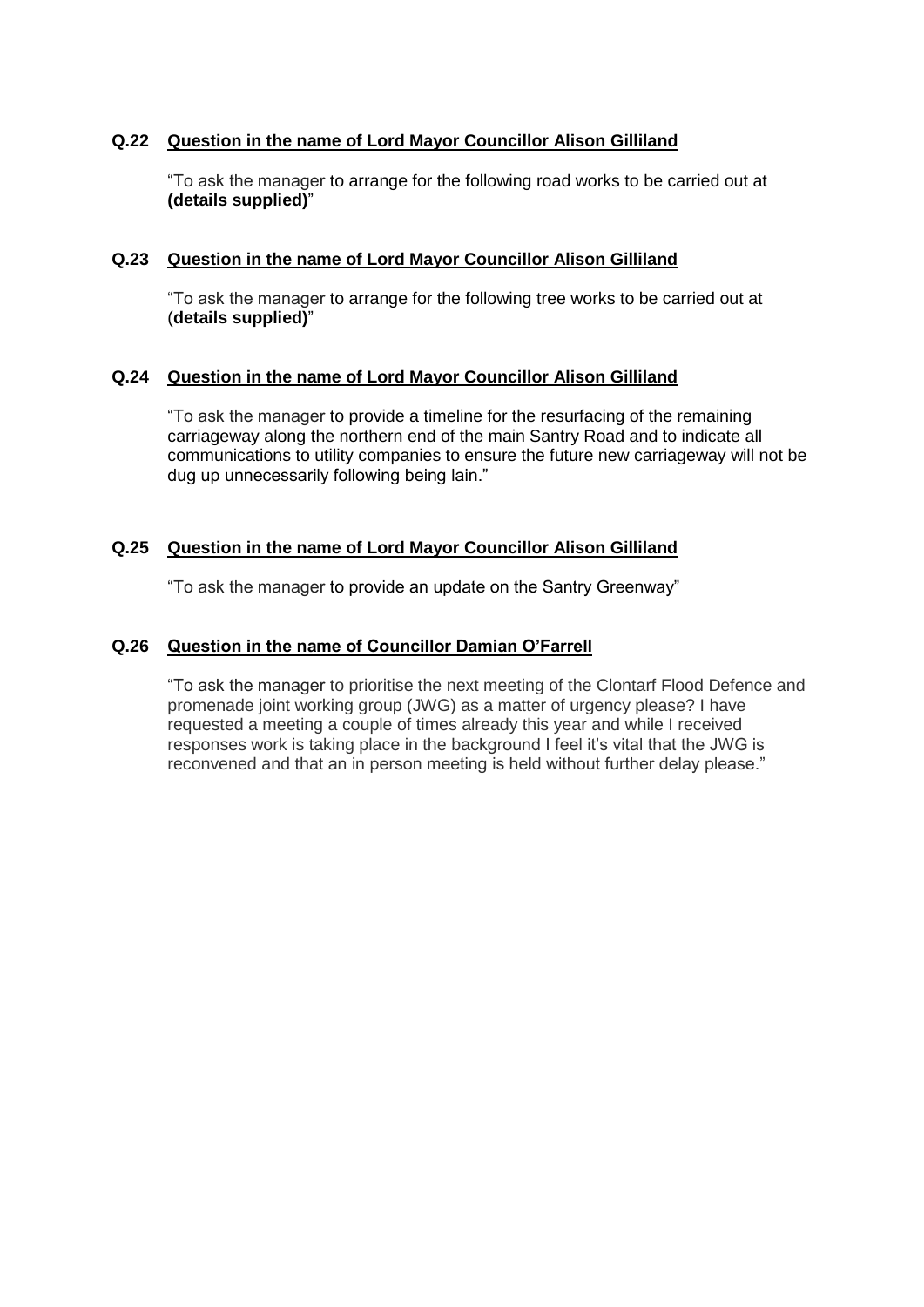## **Q.27 Question in the name of Councillor Damian O'Farrell**

"To ask the manager to report on whether or not an ecological assessment was completed or deemed necessary on the effects of the St. Anne's Park concerts on the wildlife in the park and in the adjacent bird sanctuary/biosphere please?"

### **Q.28 Question in the name of Councillor Damian O'Farrell**

"To ask the manager to report on the damage weeds etc may cause to concrete walls both public and private and to our public sewers / drains if they are not managed effectively please?"

### **Q.29 Question in the name of Councillor Damian O'Farrell**

"To ask the manager to report on plans to expand the Dublin Bike Scheme in the greater North Central Area please?"

# **Q.30 Question in the name of Councillor Damian O'Farrell**

"To ask the manager to report on any plans to expand electric car charging ports into our public car parks including along Clontarf Road, James Larkin Road and Causeway Road please?"

### **Q.31 Question in the name of Councillor Jane Horgan Jones**

"To ask the manager if the sequencing of traffic lights at (**details supplied**) has been monitored recently and if there are any changes planned?"

### **Q.32 Question in the name of Councillor Jane Horgan Jones**

"To ask the manager if the lampposts on Blunden drive are scheduled for painting in the next few months?"

### **Q.33 Question in the name of Councillor Donna Cooney**

"To ask the manager as permission has been granted by Dublin City Council for a Community Garden in the plot beside St. Brigid's Girls School on St. Brigid's Road Killester, could a bench be placed in the top field so residents can rest there."

### **Q.34 Question in the name of Councillor Donna Cooney**

"To ask the manager could more accessible picnic benches be purchased and placed on the promenade opposite St Lawrence Road and by the wooden bridge."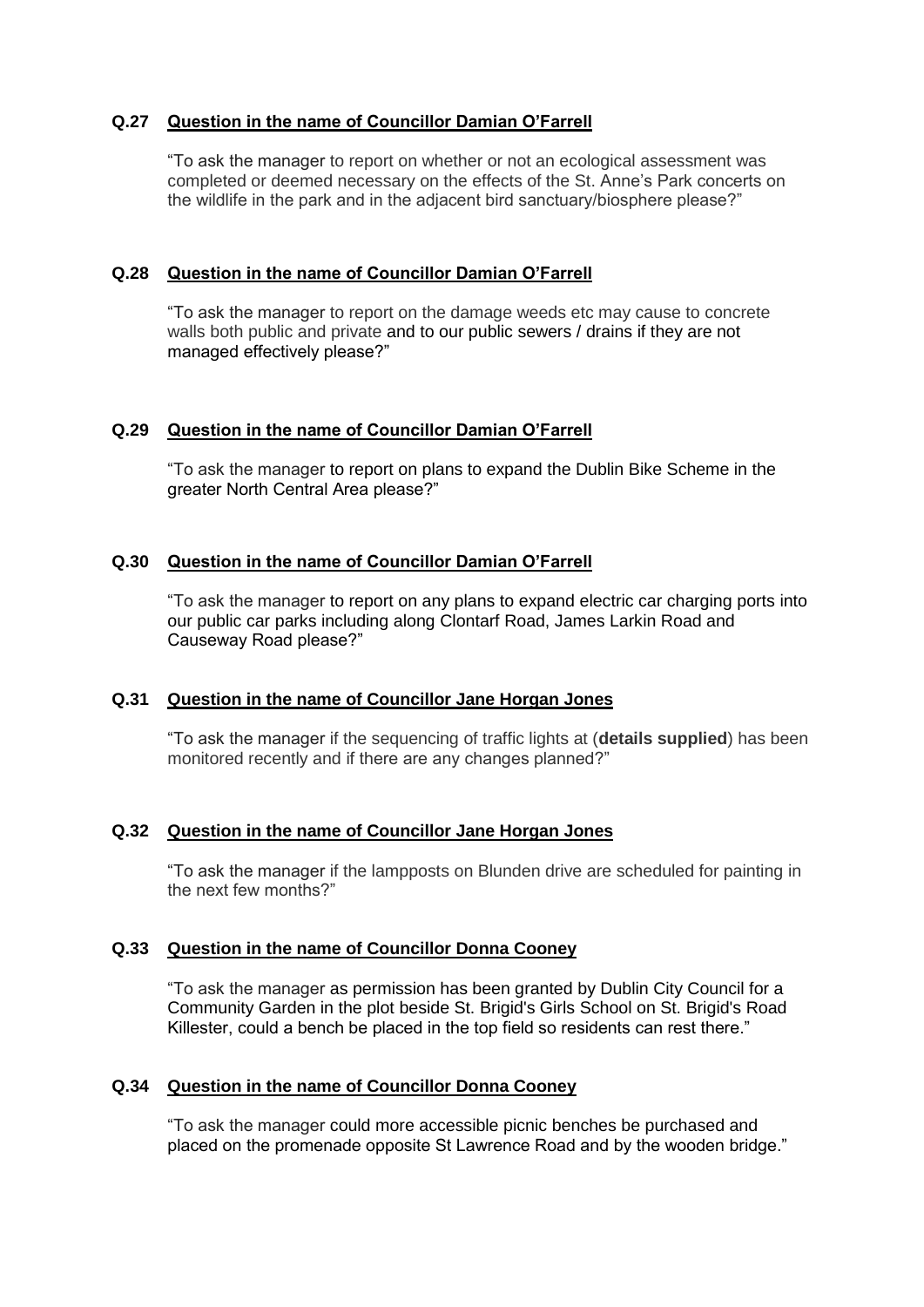## **Q.35 Question in the name of Councillor Donna Cooney**

"To ask the manager could the purposeful non-mowing be introduced in other Clontarf LE areas with large fields, cutting around the pavements and leaving the centre as habitat to increase biodiversity value."

#### **Q.36 Question in the name of Councillor Donna Cooney**

"To ask the manager could a map and a timeline be supplied to the councillor for the placement of the new yellow recycling bins purchased for the Clontarf promenade."

#### **Q.37 Question in the name of Councillor Donna Cooney**

"To ask the manager could help be provided to transport and place a disability adapted garden donated from blooms in the park to a special needs school in NCA"

#### **Q.38 Question in the name of Councillor Donna Cooney**

"To ask the manager could the councillor get an update on the provision of an accessible inclusive swing in Fairview playground?"

#### **Q.39 Question in the name of Councillor Donna Cooney**

"To ask the manager could a ramp be provided at the entrance/ exit to the promenade from the area adjacent to the traffic lights at the car park opposite St Lawrence road and the car park space be removed which blocks access at the entrance for wheelchair users, buggies and bicycles."

### **Q.40 Question in the name of Councillor Michael Mac Donncha**

"To ask the manager if action will be taken to address the problem of the locking of bicycles to the railings on the approach to Killester railway station, thus causing obstruction and hazard to the visually impaired or those with other disabilities; and if the feasibility of a bicycle stand could be explored."

#### **Q.41 Question in the name of Councillor Michael Mac Donncha**

"To ask the manager if upgrading can be carried out on the surface of the cycle lane on Kilbarrack Road."

### **Q.42 Question in the name of Councillor Larry O'Toole**

"To ask the manager who holds the lease for **(details supplied**)".

#### **Q.43 Question in the name of Councillor Larry O'Toole**

"To ask the manager to have the traffic signal lights at junction of **(details supplied)**  time adjusted to allow better access from Ardmore estate."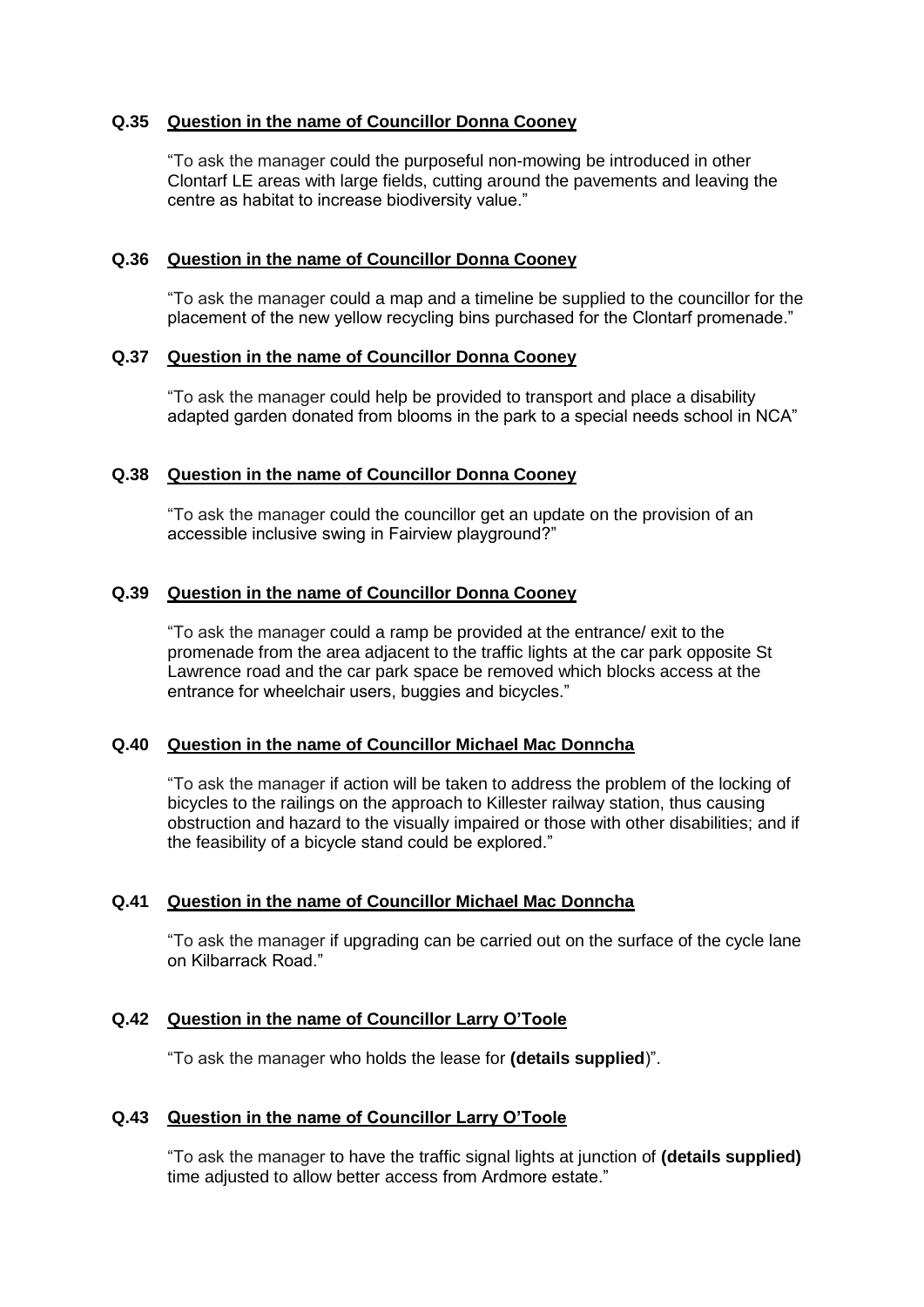# **Q.44 Question in the name of Councillor John Lyons**

"To ask the manager for a report on sports and sports officers in the north central area. The report must include a list of the sports officers, the areas they are responsible for, the people, groups, schools and others they are currently working with and where and when they are on the ground week to week in the area and what plans are in place to increase sporting activity in the North Central Area."

# **Q.45 Question in the name of Councillor John Lyons**

"To ask the manager to convene a meeting with relevant stakeholders to address the ongoing and serious anti-social behaviour that occurs on Bunratty Road, activity which is having seriously negative impact on the quality of life of the many resident along the road."

# **Q.46 Question in the name of Councillor John Lyons**

"To ask the manager to provide this councillor with six copies of the current plans for the Glin Court regeneration."

# **Q.47 Question in the name of Councillor John Lyons**

"To ask the manager to provide an update on the proposal to build a permanent premises for the Glin Boxing Club at the Glin Sports Centre."

### **Q.48 Question in the name of Councillor John Lyons**

"To ask the manager to investigate the status and ownership of the run down, eyesore of a warehouse building on the corner of the Swords Road and Church Lane, opposite Santry Avenue, with a view to initiating a compulsory purchase order."

### **Q.49 Question in the name of Councillor Catherine Stocker**

"To ask the manager to fix the footpath around the tree pit at **(details supplied)**. The council has undertaken a previous repair which has not worked and the concrete kerb between the tree and the road is missed and there are jagged edges on the footpath where it has broken away."

### **Q.50 Question in the name of Councillor Catherine Stocker**

"To ask the manager to prune the tree at **(details supplied)** as it is seriously overshadowing the resident's property and blocking light."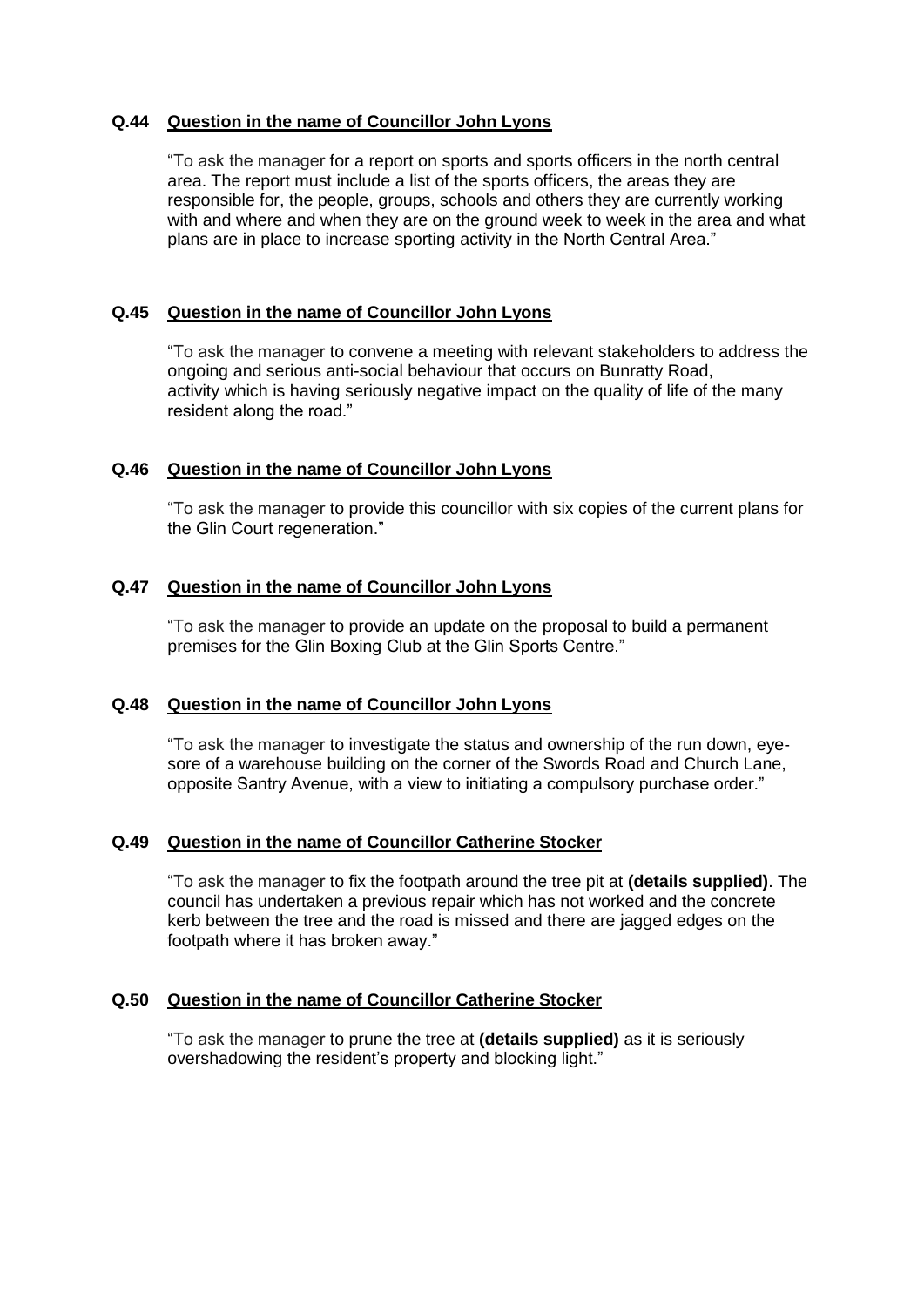## **Q.51 Question in the name of Councillor Catherine Stocker**

"To ask the manager to fix the dishing at **(details supplied)**. There is a problem with how the concrete dishing meets the road surface. It was fixed at one of the other houses on this road by the council but not at this one."

## **Q.52 Question in the name of Councillor Catherine Stocker**

"To ask the manager to fix the gap in the path at **(details supplied)**."

### **Q.53 Question in the name of Councillor Catherine Stocker**

"To ask the manager to provide a bench in Mucky Lane as this area which is very much used by residents now but for older or mobility challenged residents there is nowhere to sit if they walk to the area & to put a gate in the palisade fence in Mucky Lane as the residents maintaining this community garden are climbing the fence to maintain the area and would also like to be able to use it as storage"

### **Q.54 Question in the name of Councillor Catherine Stocker**

"To ask the manager what the maintenance programme is for Clontarf promenade and what the situation with bins will be as the summer begins and usage is likely to increase? This is in reference to (**details supplied**) from a constituent"

### **Q.55 Question in the name of Councillor Catherine Stocker**

"To ask the manager to replace the tree at **(details supplied)**. The tree has been gone for a number of years and there is no stump. The tree pit poses a falls risk. The resident would ideally like the tree replaced but if not they would like the pit filled in."

### **Q.56 Question in the name of Councillor Catherine Stocker**

"To ask the manager to prune the tree opposite (**details supplied**) as it is overshadowing the street and the house"

### **Q.57 Question in the name of Councillor Catherine Stocker**

"To ask the manager to carry out an assessment of the lighting on Casino Park, D3 as residents complain of inadequate lighting which is overly dull and dark"

# **Q.58 Question in the name of Councillor Catherine Stocker**

"To ask the manager to assess the situation with regard to the changing rooms in Fairview Park. My understanding is that these are not being used due to lack of funding for an attendant. Is it possible that a meanwhile use for these changing rooms (such as artist's studio space) could be considered?"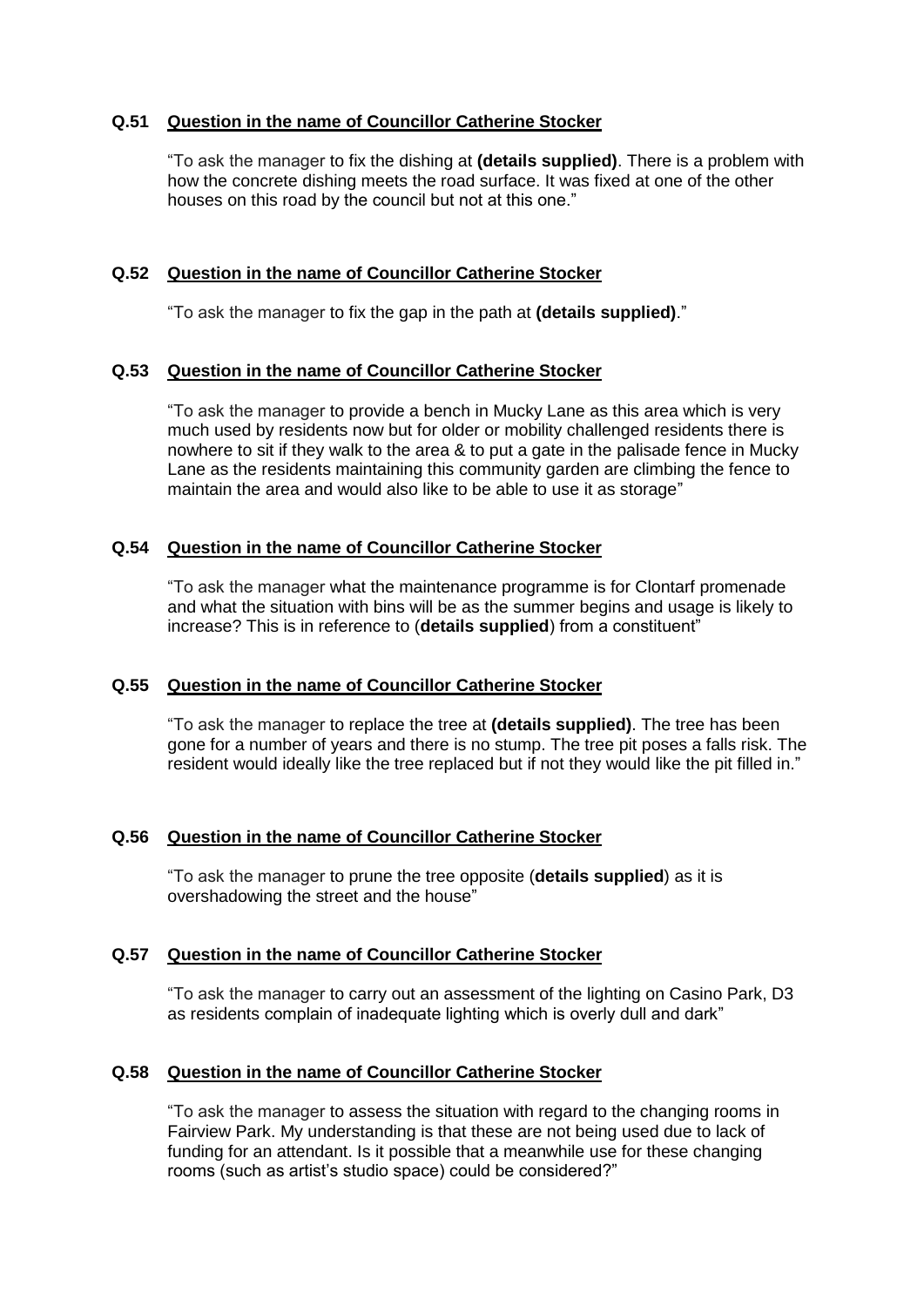### **Q.59 Question in the name of Councillor Patricia Roe**

"To ask the manager if a dangerous dead tree can be removed from **(details supplied)** 

#### **Q.60 Question in the name of Councillor Patricia Roe**

"To ask the manager if he will make arrangements for the damaged surface of the road at **(details supplied)** be repaired as the top surface is badly damaged in many places, creating a number of potholes."

### **Q.61 Question in the name of Councillor Patricia Roe**

"To ask the manager if he will arrange for weeds to be removed from the road edges and paths at (**details supplied**), as it is very unkempt."

#### **Q.62 Question in the name of Councillor Patricia Roe**

"To ask the manager could the following improvements be made in the park in (**details supplied**)"

#### **Q.63 Question in the name of Councillor Patricia Roe**

"To ask the manager to review the traffic calming measures at **(details supplied)**"

#### **Q.64 Question in the name of Councillor Patricia Roe**

"To ask the manager to instigate a traffic management plan, to deal with parking issues in particular at (**details supplied**)"

#### **Q.65 Question in the name of Councillor Patricia Roe**

"To ask the manager to clarify the following with regard to the new grass cutting contract. Will quadrants at junctions in suburban estates be cut? As some elderly residents are unable to use lawnmowers their resident's association is asking could certain grass verges be tarmacadam to remove the grass and allow for more parking?"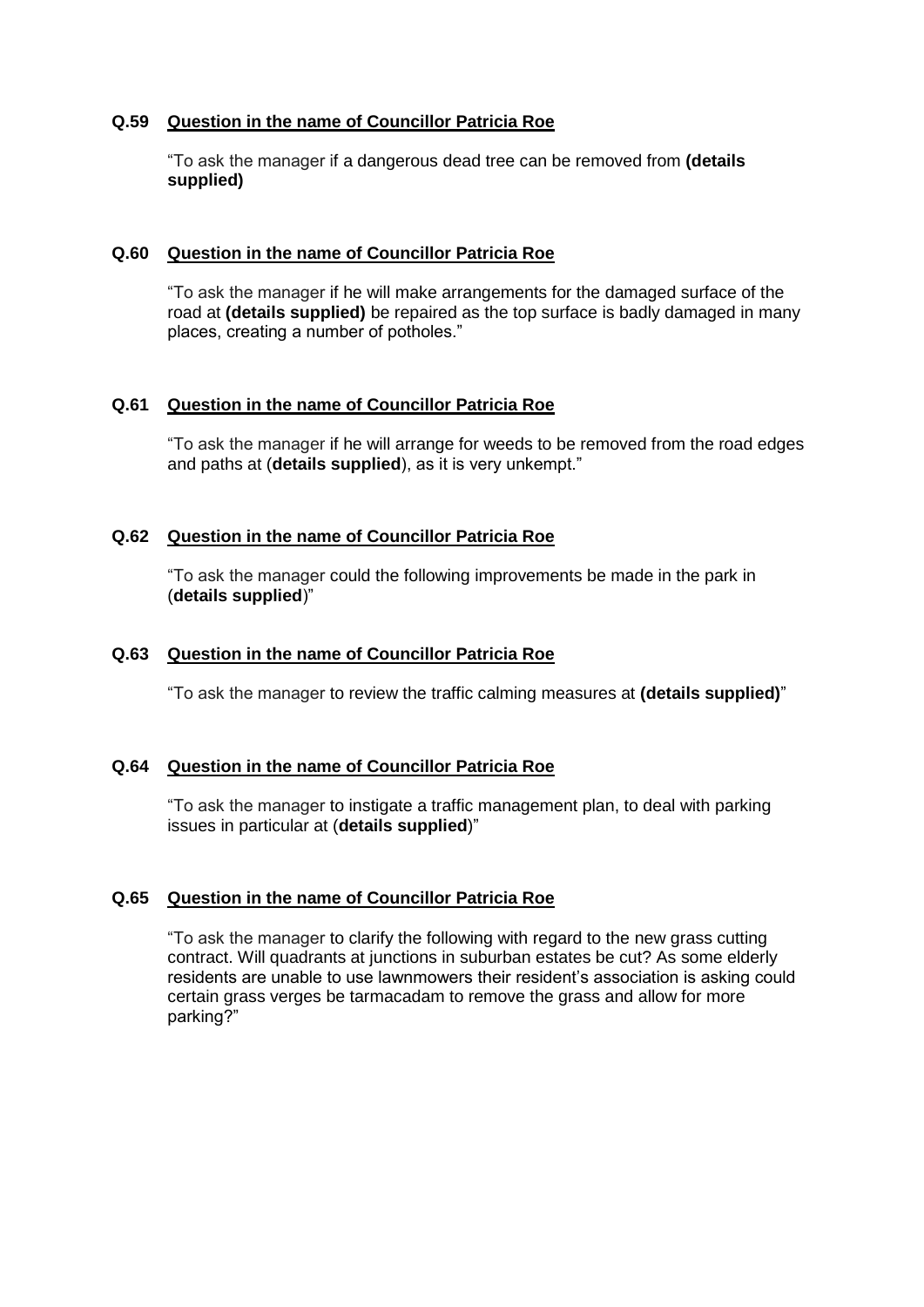## **Q.66 Question in the name of Councillor Damian O'Farrell**

"To ask the manager to organise the repair of the footpaths outside **(details supplied)**. There is a black electrical wire exposed in the footpath at this locations which are adjacent to each other which is a hazard and the residents are worried about it becoming further exposed."

# **Q.67 Question in the name of Councillor Damian O'Farrell**

"To ask the manager to have the following issue addressed as a matter of urgency please. There are pedestrian lights at the retail section to the north end of Phillipsburg Ave. On the 'out of city' side the traffic signal is often blocked by a delivery vehicle parked south of lights and sometimes an additional vehicle parked on the inbound side south of the lights obscures the traffic signals altogether. This is a very dangerous situation which I have raised previously. I'm suggesting DCC traffic consider use a traffic signal that overhangs a more central position on the road (as per Griffith Ave junction with Grace Park Road) or that the pedestrian signal is moved perhaps."

# **Q.68 Question in the name of Councillor Damian O'Farrell**

"To ask the manager for an update on the condition of the surface of the Griffith Ave carriageway, Marino Church / Ardscoil Ris end please. I'm aware a carriageway requires a period of settlement after major pipe work etc and am looking for an updated report as to when the final carriageway reinstatement work will be completed please."

### **Q.69 Question in the name of Councillor Damian O'Farrell**

"To ask the manager to support **(details supplied)** and his family in respect of a council home. Please provide details of his time and position on DCC's area lists and what options are available to him please."

### **Q.70 Question in the name of Councillor Damian O'Farrell**

"To ask the manager to support **(details supplied)** in respect of a council home. Please provide details of her time and position on DCC's area lists and what options are available to her please."

### **Q.71 Question in the name of Councillor Declan Flanagan**

"To ask the manager to respond to the following request for more speed ramps & signage at **(details supplied)**"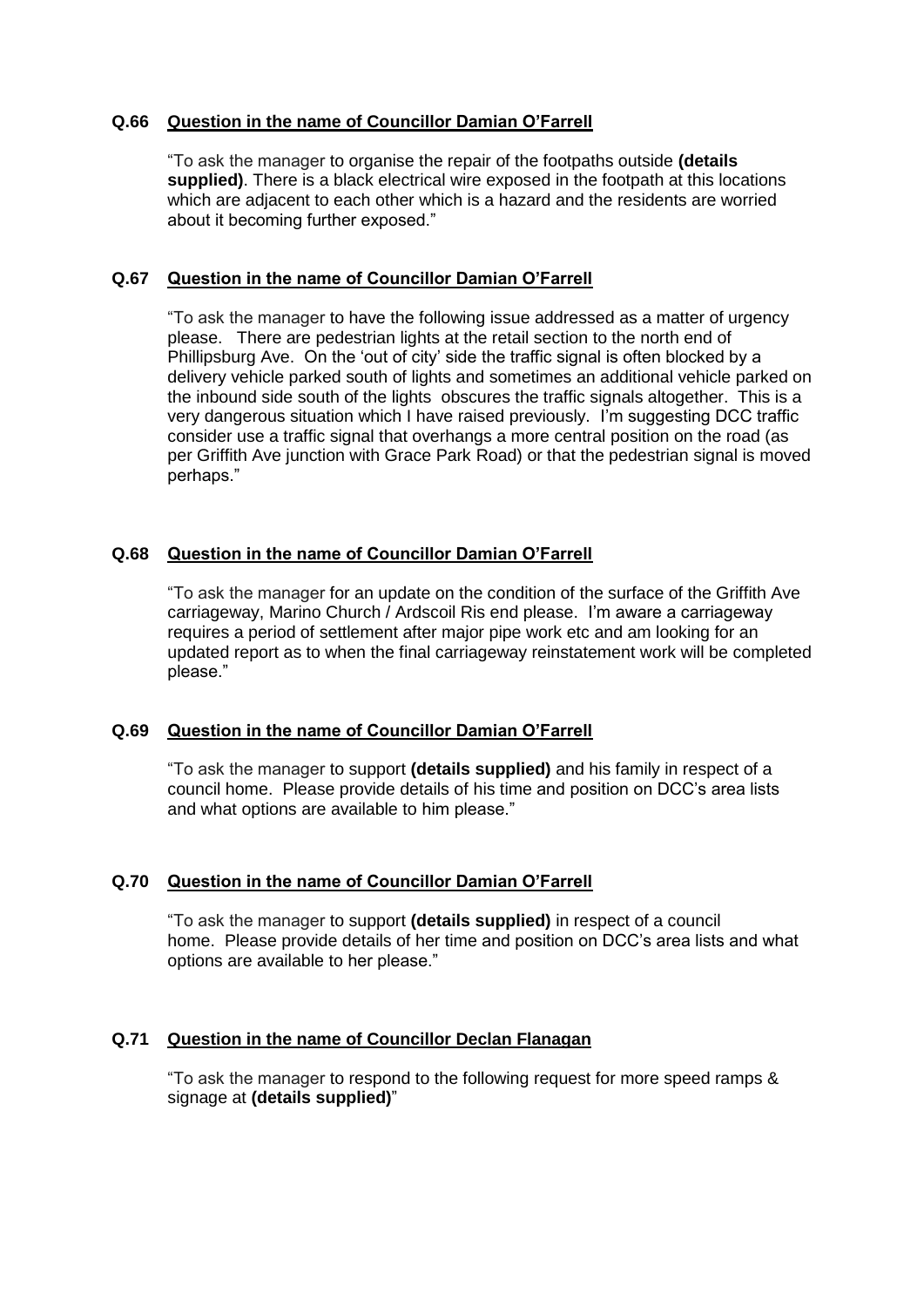# **Q.72 Question in the name of Councillor Declan Flanagan**

"To ask the manager to respond to the following queries in relation to **(details supplied)**"

### **Q.73 Question in the name of Councillor Declan Flanagan**

"To ask the manager can I be provided with an update on **(details supplied)**"

# **Q.74 Question in the name of Councillor Declan Flanagan**

"To ask the manager for an update regarding **(details supplied)**"

# **Q.75 Question in the name of Councillor Declan Flanagan**

"To ask the manager can I get an update on **(details supplied)**"

# **Q.76 Question in the name of Councillor Declan Flanagan**

"To ask the manager when is it planned to redevelop & refurbish (**details supplied)**"

# **Q.77 Question in the name of Councillor Declan Flanagan**

"To ask the manager to respond to the following (**details supplied**)"

### **Q.78 Question in the name of Councillor Declan Flanagan**

"To ask the manager to respond to the following (**details supplied**)"

# **Q.79 Question in the name of Councillor Declan Flanagan**

"To ask the manager to advise as to the number of new developments in **(details supplied)**"

### **Q.80 Question in the name of Councillor Declan Flanagan**

"To ask the manager to respond to the following (**details supplied**)"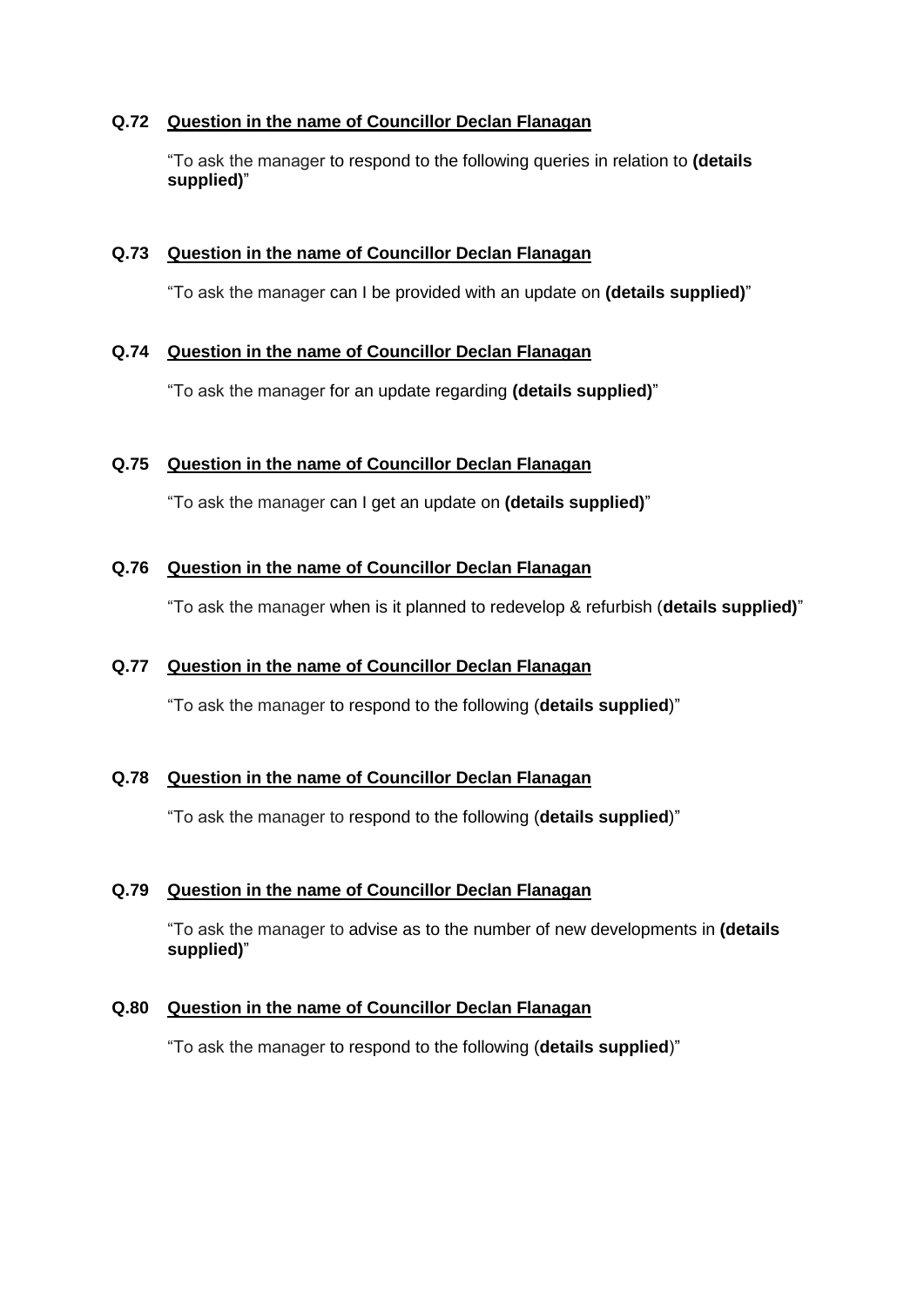### **Q.81 Question in the name of Councillor Declan Flanagan**

"To ask the manager to provide timelines regarding the changing of (**details supplied)** in the NCA"

#### **Q.82 Question in the name of Councillor Terence Flanagan**

"To ask the manager can I get an update as to where (**details supplied**) is on the housing list. Is on it since 2014. Themselves & daughter are about to be made homeless at the end of the month. Can they please be helped, can someone from housing contact them directly."

#### **Q.83 Question in the name of Councillor Terence Flanagan**

"To ask the manager to can someone please call to (details supplied) in relation to issue re planning laws."

### **Q.84 Question in the name of Councillor Terence Flanagan**

"To ask the manager to respond to the following **(details supplied)**"

#### **Q.85 Question in the name of Councillor Terence Flanagan**

"To ask the manager to respond to the following (**details supplied**)"

### **Q.86 Question in the name of Councillor Terence Flanagan**

"To ask the manager to respond to the following (**details supplied**)"

## **Q.87 Question in the name of Councillor Terence Flanagan**

"To ask the manager to respond to the following (**details supplied**)"

### **Q.88 Question in the name of Councillor Terence Flanagan**

"To ask the manager to give an update on (**details supplied**) transfer application"

#### **Q.89 Question in the name of Councillor Terence Flanagan**

"To ask the manager to give an update on (**details supplied**) housing application"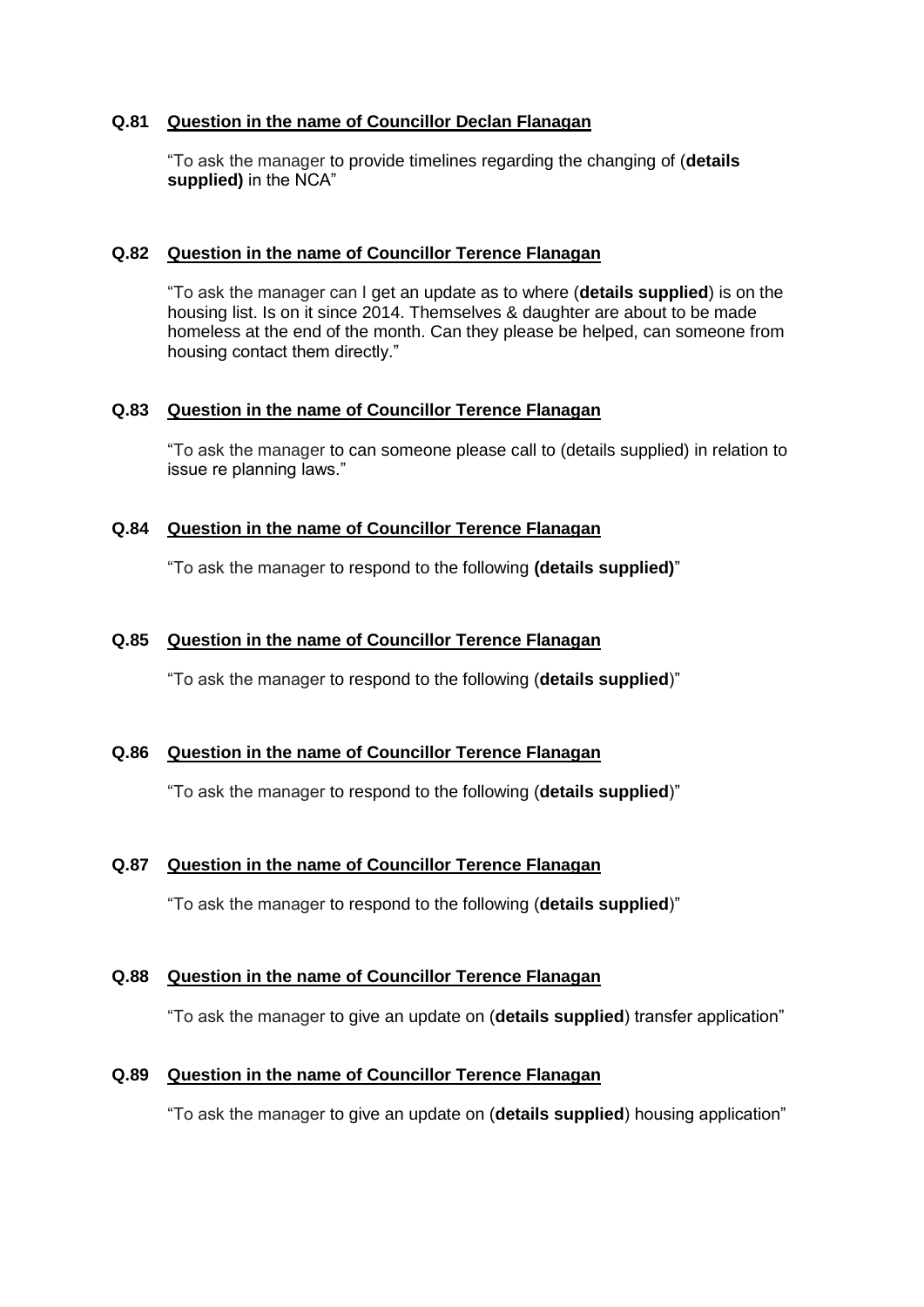### **Q.90 Question in the name of Councillor Terence Flanagan**

"To ask the manager to advise when (**details supplied**) is likely to be offered housing"

#### **Q.91 Question in the name of Councillor Terence Flanagan**

"To ask the manager to advise (**details supplied**) on her housing options through posting information in relation to Rent to Buy Scheme or Affordable Housing"

### **Q.92 Question in the name of Councillor Terence Flanagan**

"To ask the manager can flowers & greenery be planted to improve appearance of (**details supplied**)"

### **Q.93 Question in the name of Councillor Naoise O'Muiri**

"To ask the manager to please confirm the collection frequency of the open-topped barrel bins along the Clontarf Promenade (a) during the week and (b) at weekends?

### **Q.94 Question in the name of Councillor Naoise O'Muiri**

"To ask the manager if Dublin City Council was planning to trial a "lid" for the open barrel bins along Clontarf promenade which would make it more difficult for e.g. seagulls to access the waste within; can the Area Manager confirm the status of this trial?

### **Q.95 Question in the name of Councillor Naoise O'Muiri**

"To ask the manager to confirm if the closure of playing pitches in St Anne's as set out in **(details supplied**) dated 03/06/2022 was as a result of the concerts being hosted in the park?"

### **Q.96 Question in the name of Councillor Naoise O'Muiri**

"To ask the manager to please organise for the removal of the redundant S2S project/funding signage still in situ at the junction of the Clontarf Road and the Wooden Bridge heading towards the Bull Wall?"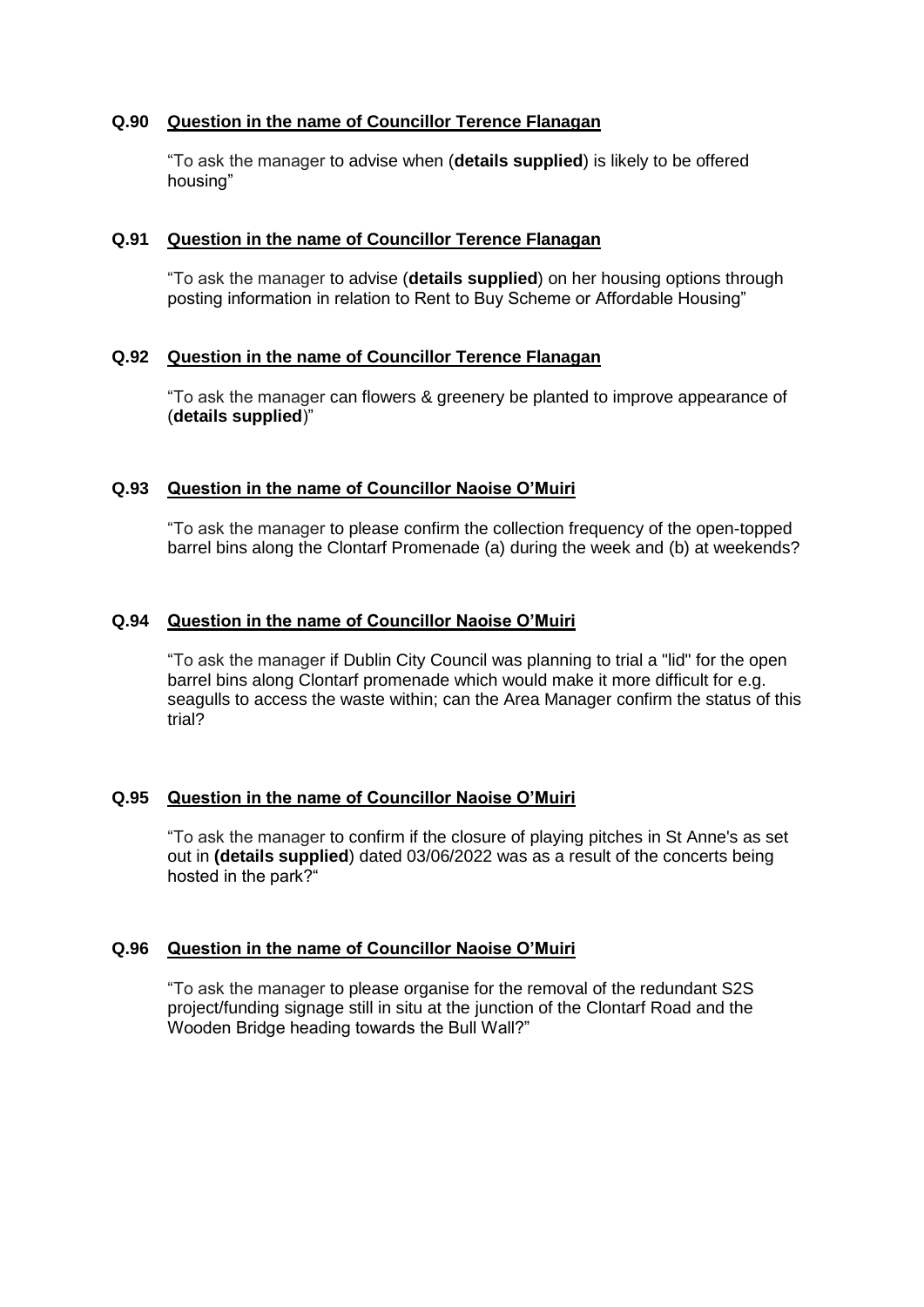# **Q.97 Question in the name of Councillor Deirdre Heney**

"To ask the manager in relation to the land art/sculpture planned for St. Anne's Park, please arrange to have a second event (similar to that which was recently arranged in the Red Stables) to explain to local park users/local residents what art/sculpture exactly is planned as members of the public are unaware that anything is being proposed and or what exactly is being proposed; some residents say there was insufficient/inadequate communication from the City Council advertising the information event mentioned above."

# **Q.98 Question in the name of Councillor Deirdre Heney**

"To ask the manager in relation to the shared cycleway/pedestrian walkway on Causeway Road, say if he can arrange to clearly delineate the space to be used by cyclists and pedestrians, in order to separate cyclists from pedestrians, (as requested by users of this space), from a safety aspect."

### **Q.99 Question in the name of Councillor Deirdre Heney**

"To ask the manager to please see my City Council Question of 14 June 2021 and immediately arrange at this stage, for the repair of the deep dangerous groove in the road which is extremely hazardous to cyclists, particularly during wet weather; can someone please get **(details supplied)** repaired and please do not reply by saying that the area will be inspected and a repair will be scheduled if required. **A repair IS REQUIRED"**

### **Q.100 Question in the name of Councillor Deirdre Heney**

"To ask the manager in relation to family as **per (details supplied)**, say when this family will be accommodated, include all housing options that are available, and say if the City Council is aware of the circumstances of the family, including such circumstances as those set out below."

# **Q.101 Question in the name of Councillor Deirdre Heney**

"To ask the manager to please arrange to cut the grass all along the Clontarf seafront as residents complain that leaving swathes of grass uncut is not conducive to allowing adequate use of the recreational amenity of the area; many local residents are not happy that same is being left uncut creating, on top of the large sand bags along the promenade, what they see as an unsightly mess"

### **Q.102 Question in the name of Councillor Deirdre Heney**

"To ask the manager to advise if he can take steps to arrange for mowing of grass verges at **(details supplied)** and say why this has not been done to date."